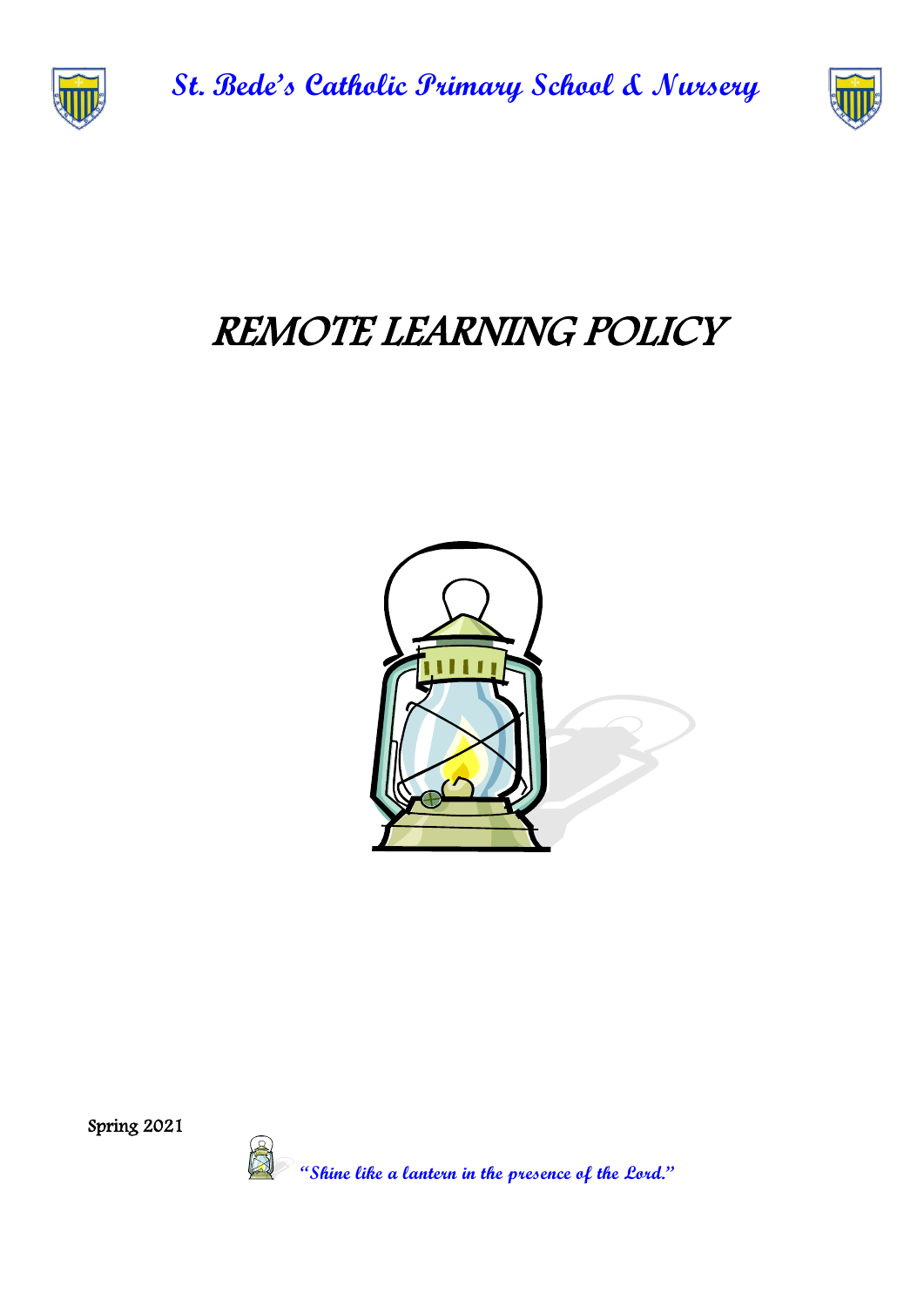# Contents

| 1.             |     |  |
|----------------|-----|--|
| 2.             |     |  |
|                | 2.1 |  |
|                | 2.2 |  |
|                | 2.3 |  |
|                | 2.4 |  |
|                | 2.5 |  |
|                | 2.6 |  |
|                | 2.7 |  |
|                | 2.8 |  |
|                | 2.9 |  |
| 3.             |     |  |
| 4.             |     |  |
|                | 4.1 |  |
|                | 4.2 |  |
|                | 4.3 |  |
| 5.             |     |  |
|                |     |  |
| 6.             |     |  |
| 7 <sub>1</sub> |     |  |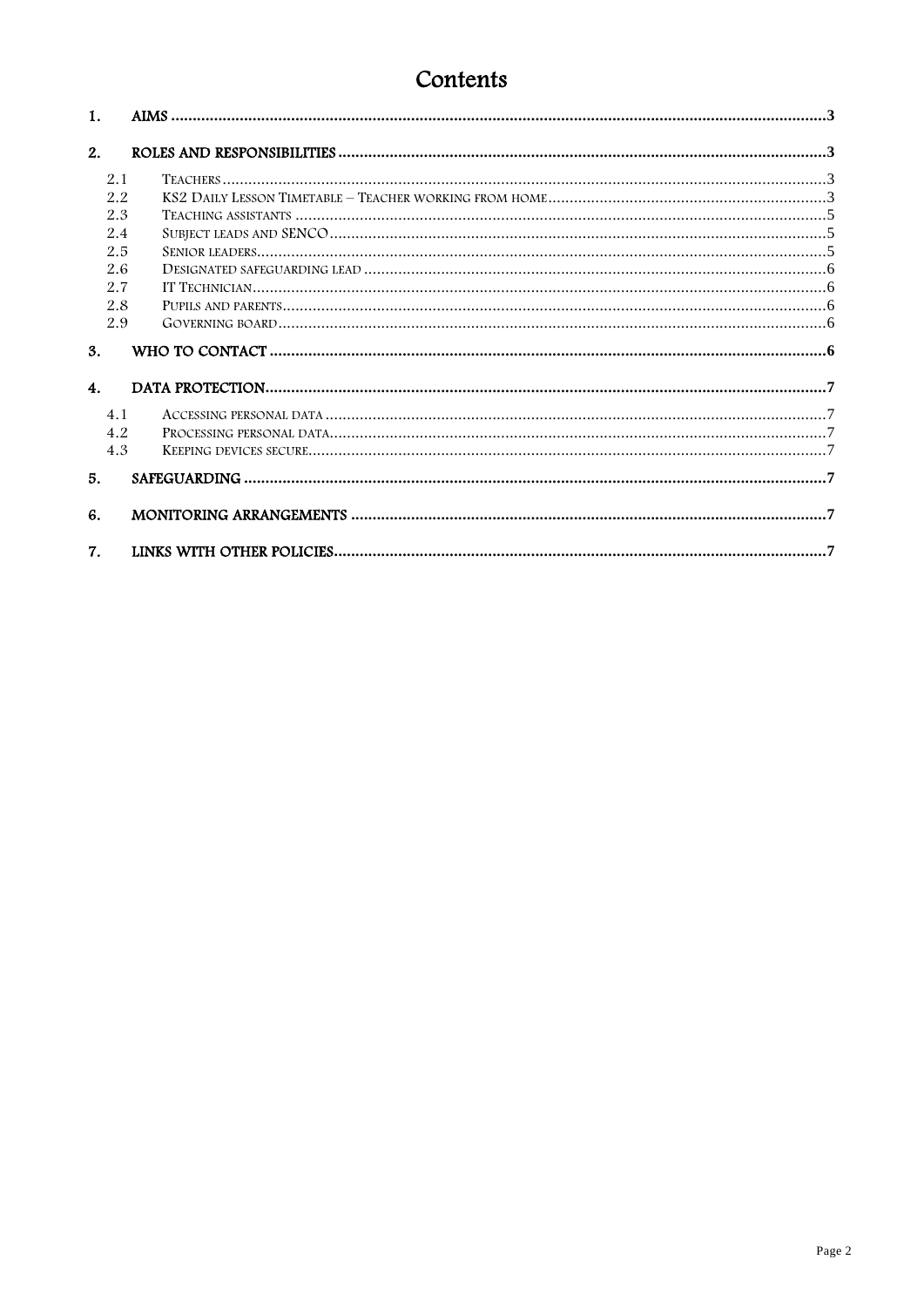# <span id="page-2-0"></span>1. Aims

This remote learning policy for staff aims to:

- $\blacktriangleright$ Ensure consistency in the approach to remote learning for pupils who are not in school
- $\blacktriangleright$ Set out expectations for all members of the school community with regards to remote learning
- $\blacktriangleright$ Provide appropriate guidelines for data protection

# <span id="page-2-1"></span>2. Roles and responsibilities

# <span id="page-2-2"></span>2.1 Teachers

When providing remote learning, teachers will be available on Google Classrooms online between 9.30am and 3.00pm.

If teachers are unable to work for any reason, they should report this using the normal absence procedure.

When providing remote learning, teachers are responsible for:

# Setting work

They will set maths work daily; writing three times a week; reading, twice a week; and, two other subjects each day. Work should be uploaded by 6.00 pm the previous day. Daily work will be archived by the class teacher each but not before 3.30pm.

# Submitting work

Pupils should submit their writing and maths work once the lesson has finished and by no later than 3.30pm.

# Providing feedback on work

Pupils will be expected to upload the maths and writing independent tasks each day immediately after the lesson but by 3.30 pm at the latest.

If teachers are working in school, they will still need to provide learning for their children who are at home; and, when in school, teachers should teach writing and one other topic lesson live to all the children present in the classroom, as well as the children in their class who are working at home.

When teachers are working from home, maths, reading and writing lessons should be taught live, as should one topic lesson.

<span id="page-2-3"></span>

|  |  |  | 2.2 KS2 Daily Lesson Timetable - Teacher working from home |  |  |  |  |
|--|--|--|------------------------------------------------------------|--|--|--|--|
|--|--|--|------------------------------------------------------------|--|--|--|--|

| 9.30am~10.30am    | Maths (Live)              |
|-------------------|---------------------------|
| 10.30am~11.00am   | <b>Break</b>              |
| 11.00am-12 midday | Writing or reading (Live) |
| 12.00~1.00pm      | Lunch break               |
| 1.00pm~2.00pm     | Topic (Live)              |
| 2.00pm~3.00pm     | Topic (Not live)          |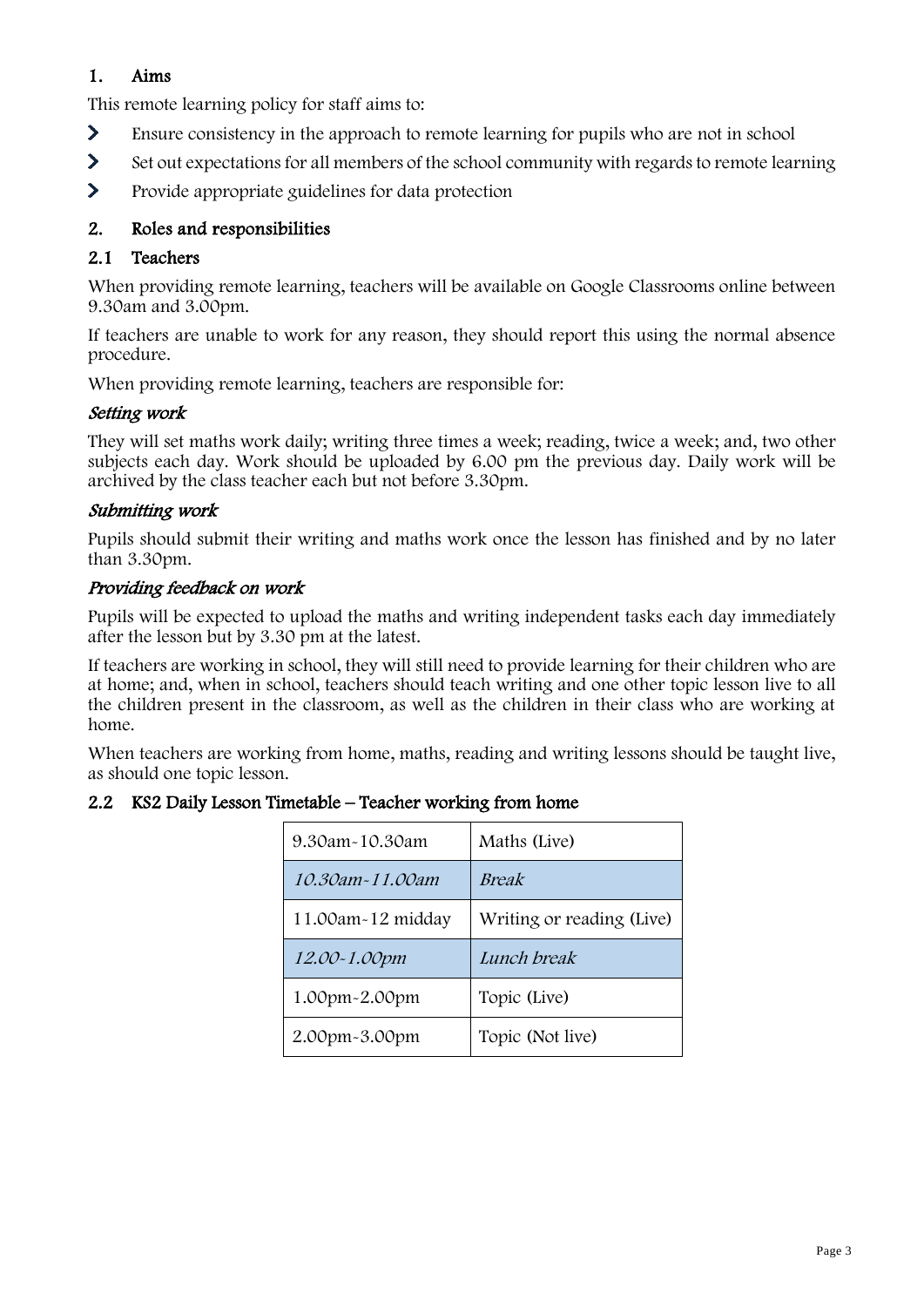# KS2 Daily Lesson Timetable – Teacher working in school

| 9.00am~9.30am     | PF.              |
|-------------------|------------------|
| 9.30am~10.30am    | Maths (Not live) |
| 10.30am~11.00am   | Break            |
| 11.00am-12 midday | Writing (Live)   |
| 12.00~1.00pm      | Lunch break      |
| 1.00pm~2.00pm     | Topic (Live)     |
| 2.00pm-3.00pm     | Topic (Not live) |

# KS1 Daily Timetable – Teacher working from home

| 9.30am~10.30am    | Maths (Live)                      |
|-------------------|-----------------------------------|
| 10.30am~11.00am   | <i>Break</i>                      |
| 11.00am-12 midday | Writing or reading (Live)         |
| 12.00~1.00pm      | Lunch break                       |
| 1.00pm~2.00pm     | Topic (Live)                      |
| 2.00pm~3.00pm     | Time to speak with the<br>teacher |

# KS1 Daily Timetable – Teacher working in school

| 9.00am~9.30am       | PF.                               |  |  |
|---------------------|-----------------------------------|--|--|
| 9.30am~10.30am      | Maths                             |  |  |
| 10.30am~11.00am     | <i>Break</i>                      |  |  |
| 11.00am-12 midday   | Writing (live)                    |  |  |
| <i>12.00~1.00pm</i> | Lunch break                       |  |  |
| 1.00pm~2.00pm       | Topic (Live)                      |  |  |
| 2.00pm~3.00pm       | Time to speak with the<br>teacher |  |  |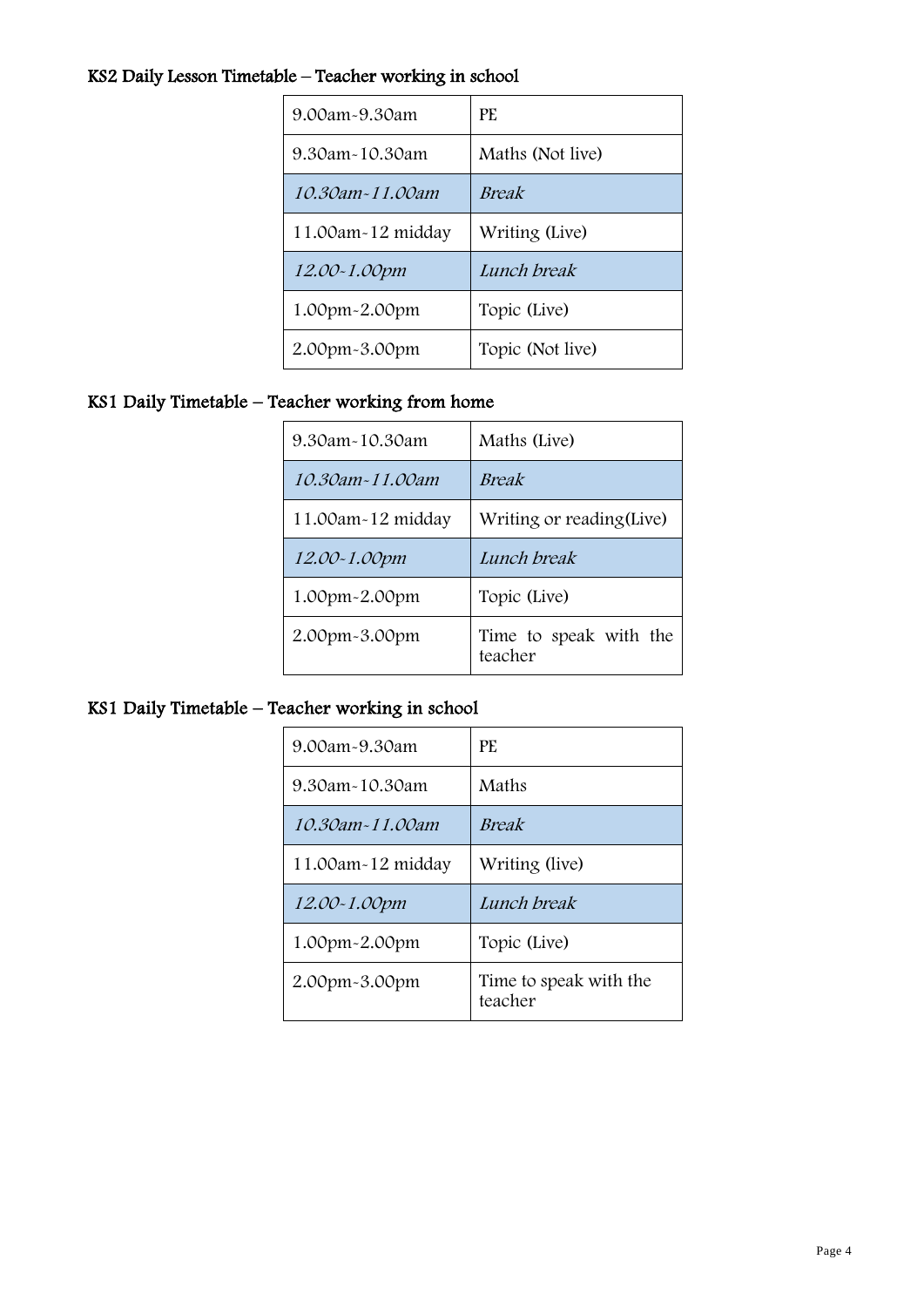# Reception Timetable (Monday, Tuesday, Wednesday and Friday)

| 9.15am~9.30am    | Phonics (Live)    |
|------------------|-------------------|
| 10.30 am~10.45am | Maths (Live)      |
| 12.00~1.00pm     | Lunch break       |
| 1.30pm           | Story Time (Live) |

# Reception Timetable (Thursday)

| 9.15am-9.30am    | RE (Live)         |
|------------------|-------------------|
| 10.30 am~10.45am | Music (Live)      |
| 12.00~1.00pm     | Lunch break       |
| 1.30pm           | Story Time (Live) |

# Nursery Timetable (Monday, Tuesday, Thursday and Friday)

| 9.15am-9.30am | Literacy (Live) |
|---------------|-----------------|
| 10.30~10.45   | Maths (Live)    |
| 1.30pm        | Story (Live)    |

# Nursery (Wednesday)

| 9.15am~9.30am | RE (Live)    |
|---------------|--------------|
| 10.30~10.45   | Music (Live) |
| 1.30pm        | Story (Live) |

# <span id="page-4-0"></span>2.3 Teaching assistants

Teaching assistants will either support teachers teaching in school or supervise pupils at break or lunch times.

#### <span id="page-4-1"></span>2.4 Subject Leads and SENCO

Subject leads and SENCO are responsible for:

- $\blacktriangleright$ Considering whether any aspects of the subject curriculum need to change to accommodate remote learning
- $\blacktriangleright$ Working with teachers teaching their subject remotely to make sure all work set is appropriate and consistent
- $\blacktriangleright$ Monitoring the remote work set by teachers in their subject  $-$  by regular meetings with teachers or by reviewing work set
- $\blacktriangleright$ Alerting teachers to resources they can use to teach their subject remotely

#### <span id="page-4-2"></span>2.5 Senior leaders

Alongside any teaching responsibilities, senior leaders are responsible for: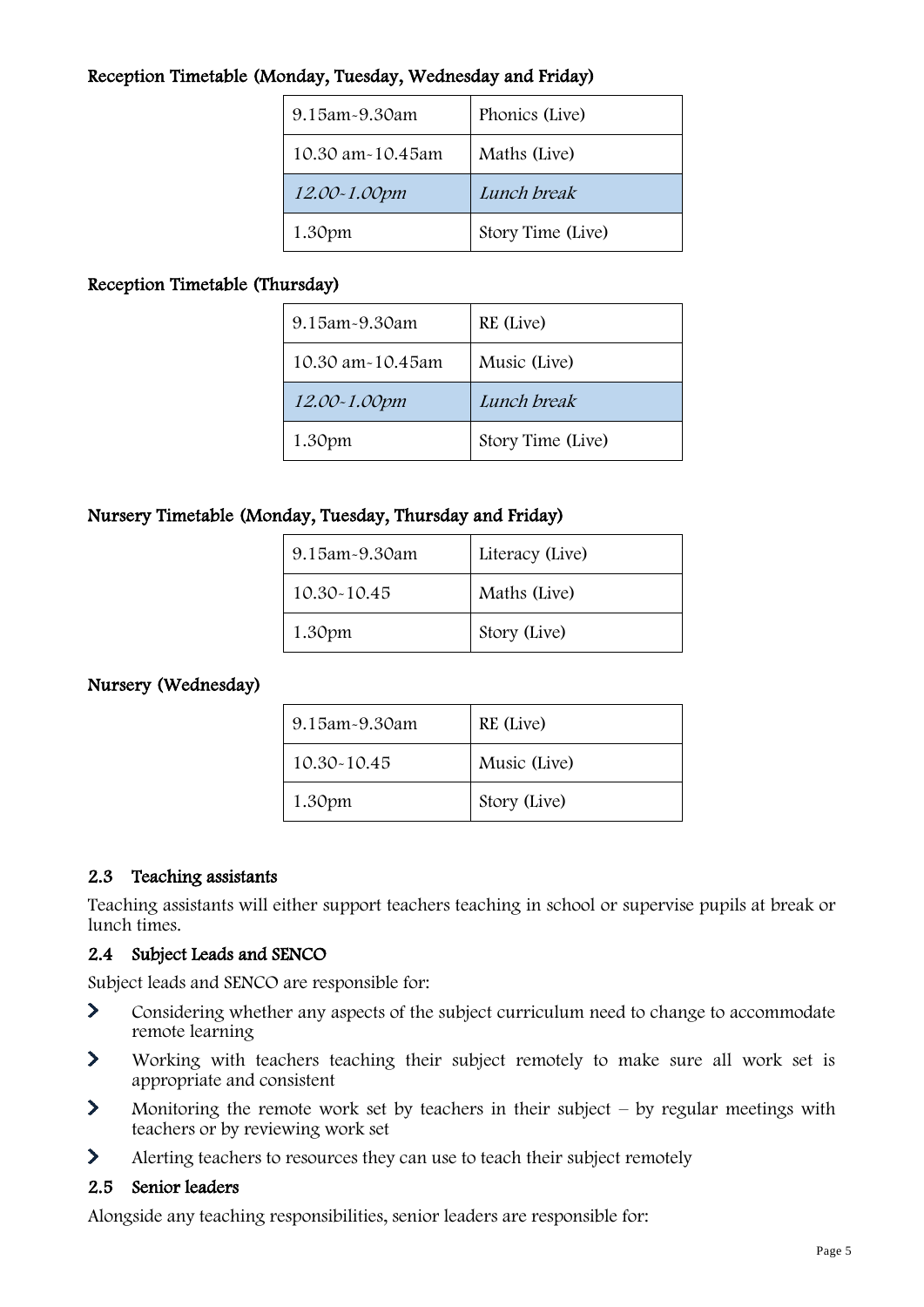- $\blacktriangleright$ Co-ordinating the remote learning approach in their phase
- $\overline{\phantom{0}}$ Monitoring the effectiveness of remote learning by reviewing work set or reaching out for feedback from pupils and parents
- $\blacktriangleright$ Monitoring the security of remote learning systems, including data protection and safeguarding considerations

# <span id="page-5-0"></span>2.6 Designated Safeguarding Lead

The DSL is responsible for:

- $\blacktriangleright$ ensuring school staff know how to report concerns when working at
- $\sum$ ensuring that children are not put at risk by logging in remotely from home

# <span id="page-5-1"></span>2.7 IT Technician

The technician is responsible for:

- $\blacktriangleright$ Fixing issues with systems used to set and collect work
- $\sum$ Helping staff and parents with any technical issues they are experiencing
- $\blacktriangleright$ Reviewing the security of remote learning systems and flagging any data protection breaches to the data protection officer
- $\blacktriangleright$ Assisting pupils and parents with accessing the internet or devices

# <span id="page-5-2"></span>2.8 Pupils and Parents

Staff can expect pupils learning remotely to:

- $\blacktriangleright$ Be contactable during the school day (9am-3pm)
- $\blacktriangleright$ Complete work to the deadline set by teachers

Staff can expect parents with children learning remotely to:

- $\sum$ Make the school aware if their child is sick or otherwise cannot complete work
- $\blacktriangleright$ Be respectful when making any complaints or concerns known to staff. Parents reminded not to use Google Classroom for such communication but to email or call the school.

# <span id="page-5-3"></span>2.9 Governing Body

The Governing Body is responsible for:

- $\blacktriangleright$ Monitoring the school's approach to providing remote learning to ensure education remains as high quality as possible
- $\blacktriangleright$ Ensuring that staff are certain that remote learning systems are appropriately secure, for both data protection and safeguarding reasons

# <span id="page-5-4"></span>3. Who to Contact

If staff have any questions or concerns about remote learning, they should contact the following individuals:

- $\sum$ Issues in setting work – talk to the relevant subject lead or SENCO
- $\sum$ Issues with behaviour – talk to the relevant phase leader
- $\blacktriangleright$ Issues with  $IT - talk$  to the IT Technician
- $\blacktriangleright$ Issues with their own workload or wellbeing – talk to their Phase Leader
- $\sum_{i=1}^{n}$ Concerns about data protection – talk to the Head teacher
- $\sum$ Concerns about safeguarding – talk to the Head teacher